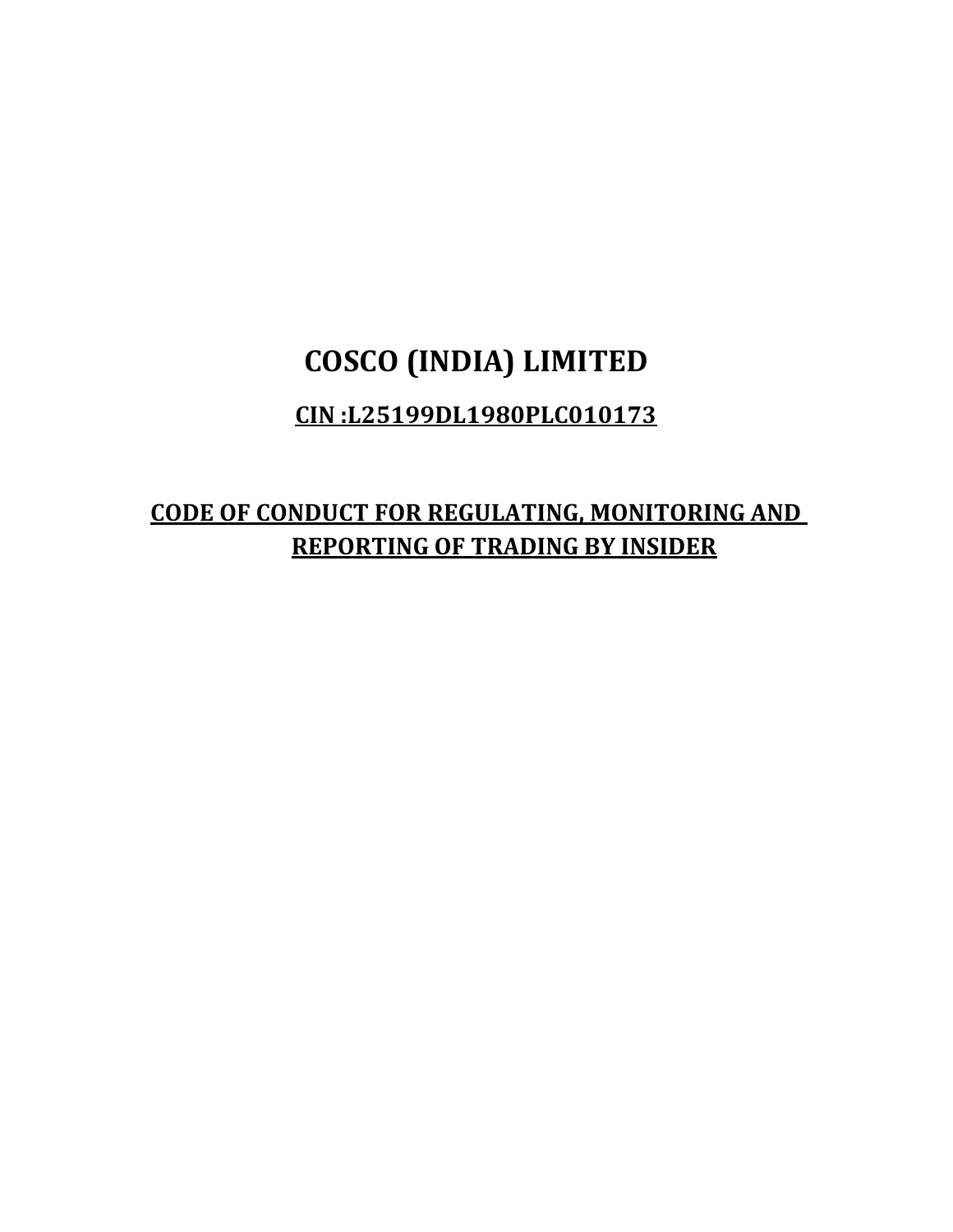#### **Introduction**

Pursuant to the provisions of SEBI (Prohibition of Insider Trading) Regulations, 2015, as amended from time to time, the Company has adopted a "Code of Conduct". The objective of the Code is to prevent dealing in securities of the Company by an Insider either on his own behalf or on behalf of any other person, on the basis of unpublished price sensitive information.

 These regulations came into force with effect from 15th May, 2015 and the same have been made applicable to all companies whose shares are listed on Indian stock exchanges. Further, considering the amendment brought by the SEBI (Prohibition of Insider Trading) (Amendment) Regulations, 2018, Board has revised and adopted the Revised Code Of Conduct For Regulating, Monitoring and Reporting of Trading By Insider in the meeting duly held on April 01, 2019 and the same shall be applicable from 01 April, 2019.

#### **Definitions**

- 1.1 "**Act**" means the Securities and Exchange Board of India Act, 1992.
- 1.2 "**Board**" means the Securities and Exchange Board of India.
- 1.3 "**Code**" or "**Code of Conduct**" shall mean the Code of Internal Procedures and Conduct for Regulating, Monitoring and Reporting of trading by insiders of Cosco (India) Limited as amended from time to time.
- 1.4 "**Company**" means Cosco (India) Limited.
- 1.5 **"Compliance Officer"** means Company Secretary or such other senior officer, who is financially literate, which mean a person who has the ability to read and understand basic financial statements i.e. balance sheet, profit and loss account, and statement of cash flows and is capable of appreciating requirements for legal and regulatory compliance under these regulations designated so and reporting to the Board of Directors and who shall be responsible for compliance of policies, procedures, maintenance of records, monitoring adherence to the rules for the preservation of unpublished price sensitive information, monitoring of trades and the implementation of the codes specified in these regulations under the overall supervision of the Board of Directors of the Company.

#### 1.6 "**Connected Person**" means:

(i) any person who is or has during the six months prior to the concerned act been associated with a company, directly or indirectly, in any capacity including by reason of frequent communication with its officers or by being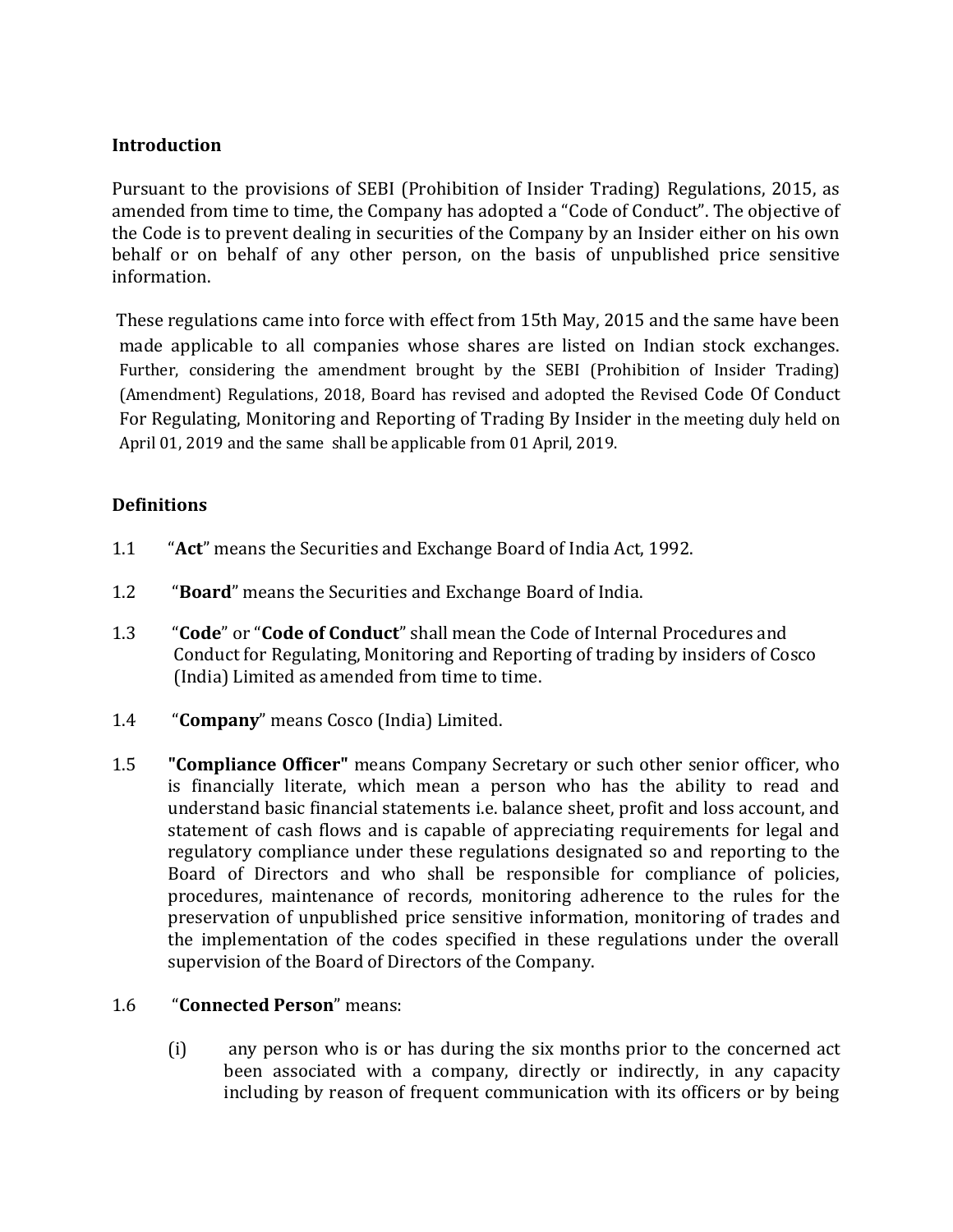in any contractual, fiduciary or employment relationship or by being a director, officer or an employee of the Company or holds any position including a professional or business relationship between himself and the Company whether temporary or permanent, that allows such person, directly or indirectly, access to unpublished price sensitive information or is reasonably expected to allow such access.

- (ii) Without prejudice to the generality of the foregoing, the persons falling within the following categories shall be deemed to be connected persons unless the contrary is established,
	- (a) an immediate relative of connected persons specified in clause (i); or
	- (b) a holding company or associate company or subsidiary company; or
	- (c) an intermediary as specified in Section 12 of the Act or an employee or director thereof; or
	- (d) an investment company, trustee company, asset management company or an employee or director thereof; or
	- (e) an official of a stock exchange or of clearing house or corporation; or
	- (f) a member of board of trustees of a mutual fund or a member of the board of directors of the asset management company of a mutual fund or is an employee thereof; or
	- (g) a member of the Board of directors or an employee, of a public financial institution as defined in section 2 (72) of the Companies Act, 2013; or
	- (h) an official or an employee of a self-regulatory organization recognised or authorized by the Board; or
	- (i) a banker of the Company; or
	- (j) a concern, firm, trust, hindu undivided family, company or association of persons wherein a director of the Company or his immediate relative or banker of the Company, has more than ten per cent, of the holding or interest.
- 1.7 "**Dealing in Securities**" means an act of subscribing to, buying, selling or agreeing to subscribe to, buy, sell or deal in the securities of the Company either as principal or agent.

#### 1.8 **Designated Employee**(s) shall include :

- (i) Key Managerial Personnel;
- (ii) every employee in the finance, accounts, secretarial and legal department as may be determined and informed by the Compliance Officer; and

(iii) any other employee as may be determined and informed by the Compliance Officer from time to time.

(iv) "Designated Persons and immediate relatives of designated persons

(v) all employees who have access to unpublished price sensitive information are identified as designated employee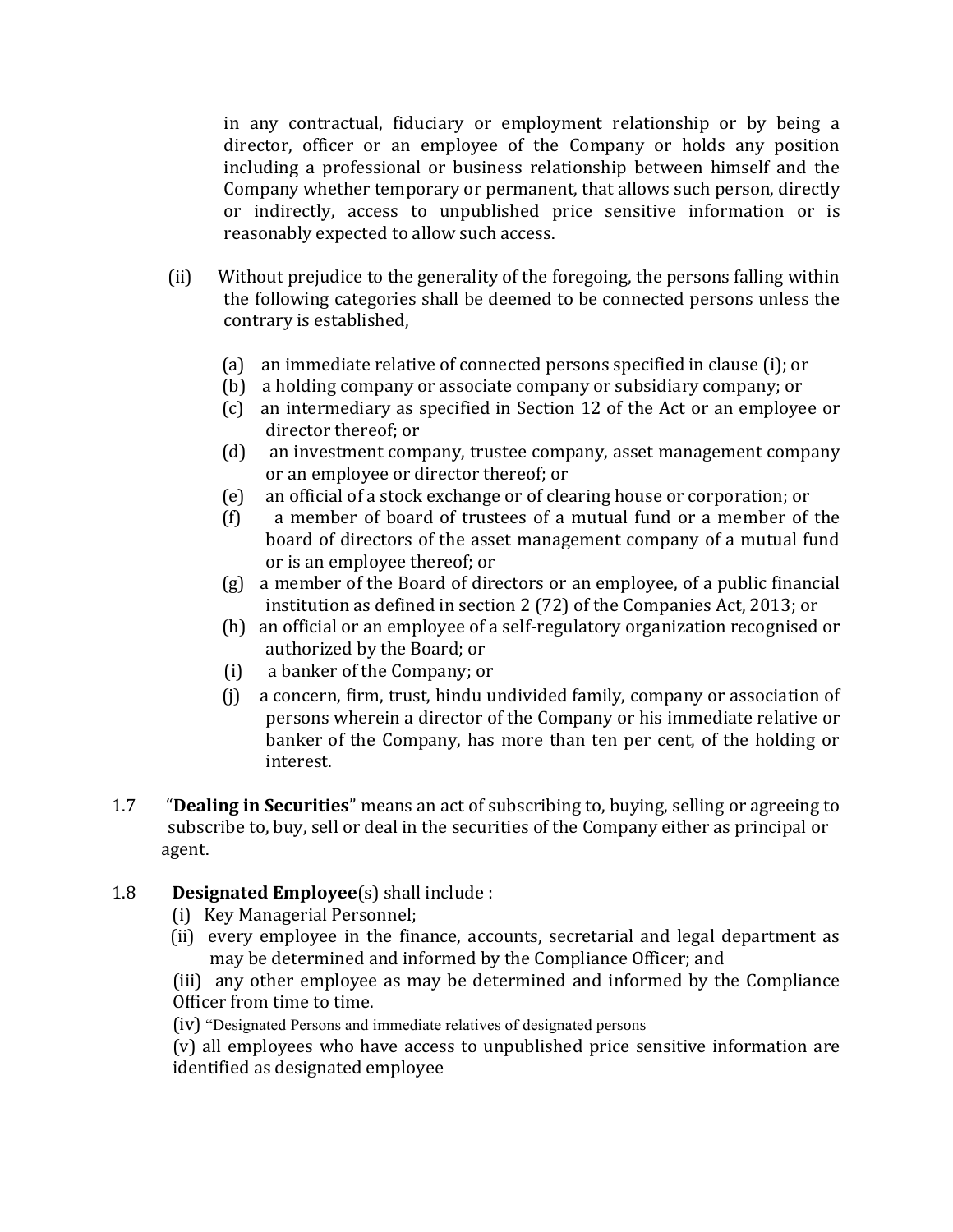- 1.9 "**Director**" means a member of the Board of Directors of the Company.
- 1.10 "**Employee**" means every employee of the Company including the Directors in the employment of the Company.
- 1.11 **"Generally available Information"** means information that is accessible to the public on a non-discriminatory basis.
- 1.12 **"Immediate Relative"** means a spouse of a person, and includes parent, sibling, and child of such person or of the spouse, any of whom is either dependent financially on such person, or consults such person in taking decisions relating to trading in securities
- 1.13 **"legitimate purpose"** shall include sharing of unpublished price sensitive information in the ordinary course of business by an insider with partners, collaborators, lenders, customers, suppliers, merchant bankers, legal advisors, auditors, insolvency professionals or other advisors or consultants, provided that such sharing has not been carried out to evade or circumvent the prohibitions of these regulations."
- 1.14 "**Insider**" means any person who,
	- (i) a connected person; or
	- (ii) in possession of or having access to unpublished price sensitive information.
	- (iii) Any person in receipt of unpublished price sensitive information pursuant to a "legitimate purpose" shall be considered an "insider"
- 1.15 **"Key Managerial Person"** means person as defined in Section 2(51) of the Companies Act, 2013
- 1.16 **"Promoter"** shall have the meaning assigned to it under the Securities and Exchange Board of India (Issue of Capital and Disclosure Requirements) Regulations, 2018 or any modification thereof:
- 1.17 **"Securities"** shall have the meaning assigned to it under the Securities Contracts (Regulation) Act, 1956 (42 of 1956) or any modification thereof except units of a mutual fund;
- 1.18 **"Takeover regulations"** means the Securities and Exchange Board of India (Substantial Acquisition of Shares and Takeovers) Regulations, 2011 and any amendments thereto;
- 1.19 "**Trading**" means and includes subscribing, buying, selling, dealing, or agreeing to subscribe, buy, sell, deal in any securities, and "trade" shall be construed accordingly
- 1.20 **"Trading Day"** means a day on which the recognized stock exchanges are open for trading;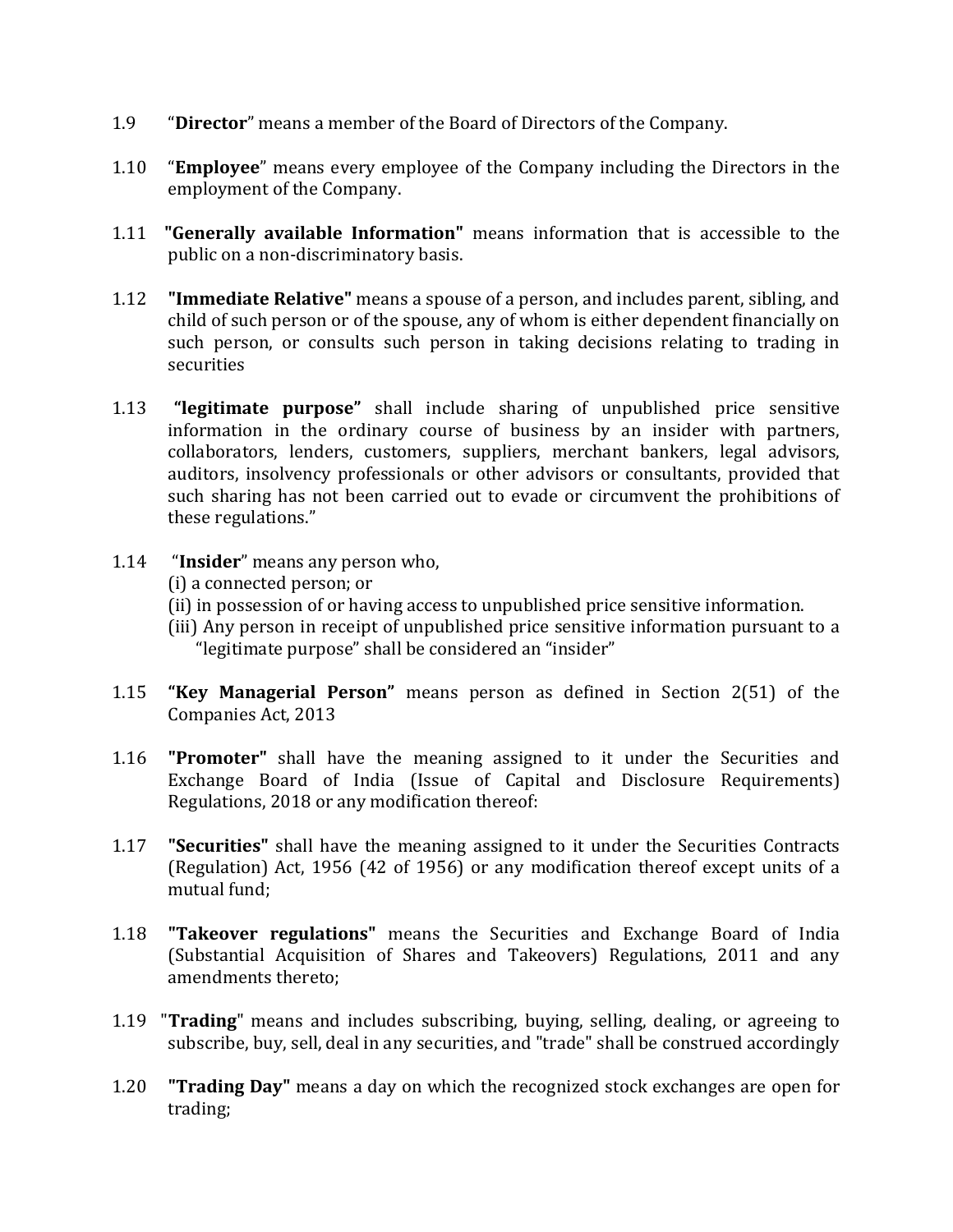- 1.21 "**Unpublished Price Sensitive Information**" means: means any information, relating to a company or its securities, directly or indirectly, that is not generally available which upon becoming generally available, is likely to materially affect the price of the securities and shall, ordinarily including but not restricted to, information relating to the following:
	- (i) financial results;
	- (ii) dividends;
	- (iii) change in capital structure;
	- (iv) mergers, de-mergers, acquisitions, delistings, disposals and expansion of business and such other transactions;
	- (v) changes in key managerial personnel; and
- 1.22 "**Regulations**" shall mean the Securities & Exchange Board of India (Prohibition of Insider Trading) Regulations, 2015 and Securities and Exchange Board of India (Prohibition of Insider Trading) (Amendment) Regulations, 2018 and further any amendments thereto.
- 1.23 "**Specified Persons**" means the Directors, connected persons, the insiders, the Designated Employees, Designated persons and their immediate relatives and the promoters and immediate relatives are collectively referred to as Specified Persons.

Words and expressions used and not defined in these regulations but defined in the Securities and Exchange Board of India Act, 1992 (15 of 1992), the Securities Contracts (Regulation) Act, 1956 (42 of 1956), the Depositories Act, 1996 (22 of 1996) or the Companies Act, 2013 (18 of 2013) and rules and regulations made there under shall have the meanings respectively assigned to them in those legislation.

#### **CODE OF CONDUCT TO REGULATE, MONITOR AND REPORT TRADING BY INSIDERS**

#### **1 Role of Compliance Officer**

1.1 The Compliance Officer shall be responsible for compliances of policies, procedures, maintenance of records, monitoring adherence to the rules for the preservation of unpublished price sensitive information, monitoring of trades and the implementation of the codes specified in these regulations under the overall supervision of the Board of Directors of the Company.

1.2 The Compliance Officer shall report to the Board of Directors of the Company and in particular, shall provide reports to the Chairman of the Audit Committee, or to the Chairman of the Board of Directors at such frequency as may be stipulated by the Board of Directors.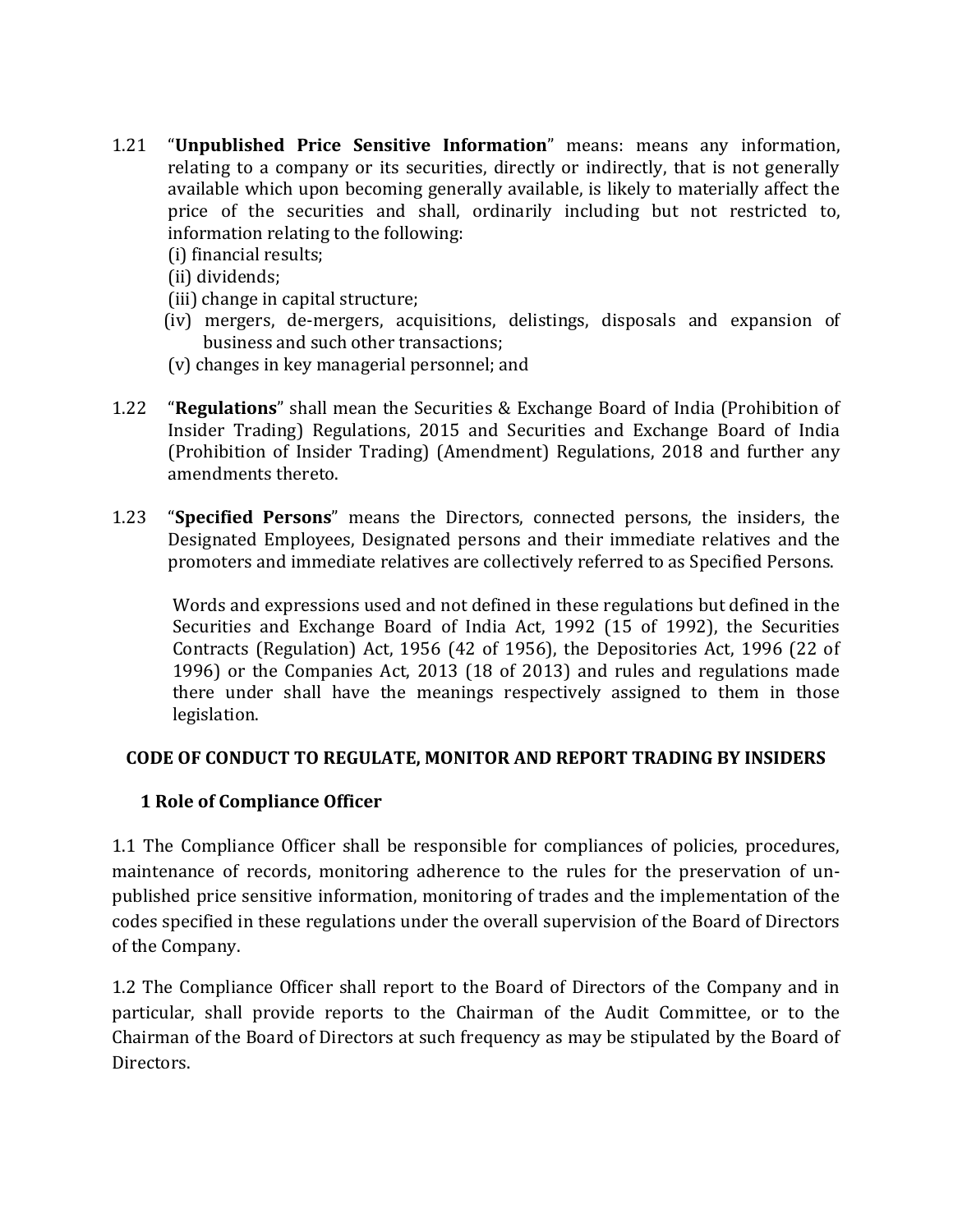1.3 The Compliance Officer shall assist all employees in addressing any clarifications regarding the Securities & Exchange Board of India (Prohibition of Insider Trading) Regulations, 2015 and the Company's Internal Code of Conduct.

#### **2. Preservation of "Price Sensitive Information**

All information shall be handled within the organisation on a need-to-know basis and no unpublished price sensitive information shall be communicated to any person except in furtherance of the insider's legitimate purposes, performance of duties or discharge of his legal obligations.

Confidential information in physical form shall be kept in lock & key and that in electronic media shall be kept on computer and servers which require log-in password.

#### Need to Know:

- (i) "need to know" basis means that Unpublished Price Sensitive Information should be disclosed only to those within the Company who need the information to discharge their duty and whose possession of such information will not give rise to a conflict of interest or appearance of misuse of the information.
- (ii) All non-public information directly received by any employee should immediately be reported to the head of the department.
- (iii) Limited access to confidential information:

 File containing the confidential information shall be kept secure. Computer files must have adequate security of Login & Password, etc.

#### **3. Prevention of misuse of "Price Sensitive Information**

Employees , Designated persons and their immediate relatives and connected persons designated on the basis of their functional role **("designated persons")** in the Company shall be governed by an internal code of conduct governing dealing in securities.

#### **4.1 Trading Plan**

An insider shall be entitle to formulate a trading plan for dealing in securities of the Company and present it to the Compliance Officer for approval and public disclosure pursuant to which trades may be carried out on his behalf in accordance with such plan.

4.2 Trading Plan shall:

(i) not entail commencement of trading on behalf of the insider earlier than six months from the public disclosure of the plan;

(ii) not entail trading for the period between the twentieth trading day prior to the last day of any financial period for which results are required to be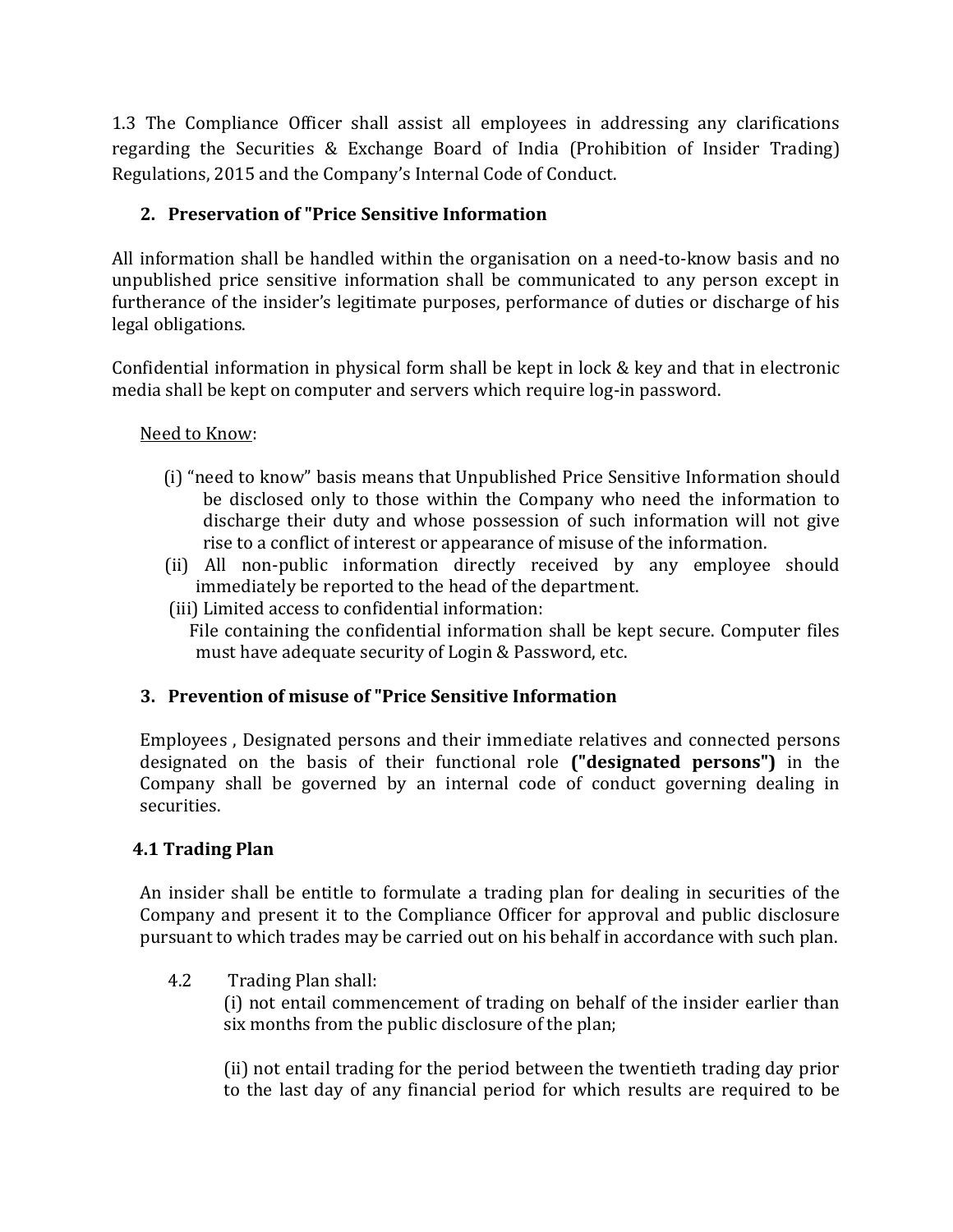announced by the issuer of the securities and the second trading day after the disclosure of such financial results;

(iii) entail trading for a period of not less than twelve months;

(iv) not entail overlap of any period for which another trading plan is already in existence;

(v) set out either the value of trades to be effected or the number of securities to be traded along with the nature of the trade and the intervals at, or dates on which such trades shall be effected; and

(vi) not entail trading in securities for market abuse.

- 4.3 The Compliance Officer shall consider the Trading Plan made as above and shall approve it forthwith. However, he shall be entitled to take express undertakings as may be necessary to enable such assessment and to approve and monitor the implementation of the plan as per provisions of the Regulations.
- 4.4 The Trading Plan once approved shall be irrevocable and the Insider shall mandatorily have to implement the plan, without being entitled to either deviate from it or to execute any trade in the securities outside the scope of the trading plan.

However, the implementation of the trading plan shall not be commenced, if at the time of formulation of the plan, the Insider is in possession of any unpublished price sensitive information and the said information has not become generally available at the time of the commencement of implementation. The commencement of the Plan shall be deferred until such unpublished price sensitive information becomes generally available information. Further, the Insider shall also not be allowed to deal in securities of the Company, if the date of trading in securities of the Company, as per the approved Trading Plan, coincides with the date of closure of Trading Window announced by the Compliance Officer.

 4.5 Upon approval of the trading plan, the compliance officer shall notify the plan to the stock exchanges on which the securities are listed.

#### **5. Trading Window and Window Closure**

- 5.1 (i) The trading period, i.e. the trading period of the stock exchanges, called "Trading window", is available for trading in the Company's securities.
	- (ii) The trading window shall be, inter alia, closed 7 days prior to and during the time the unpublished price sensitive information is published.
	- (iii) When the trading window is closed, the Specified Persons shall not trade in the Company's securities in such period.

(iv) All Specified Persons shall conduct all their dealings in the securities of the Company only in a valid trading window and shall not deal in any transaction involving the purchase or sale of the Company's securities during the periods when the trading window is closed, as referred to in Point No. (ii) above or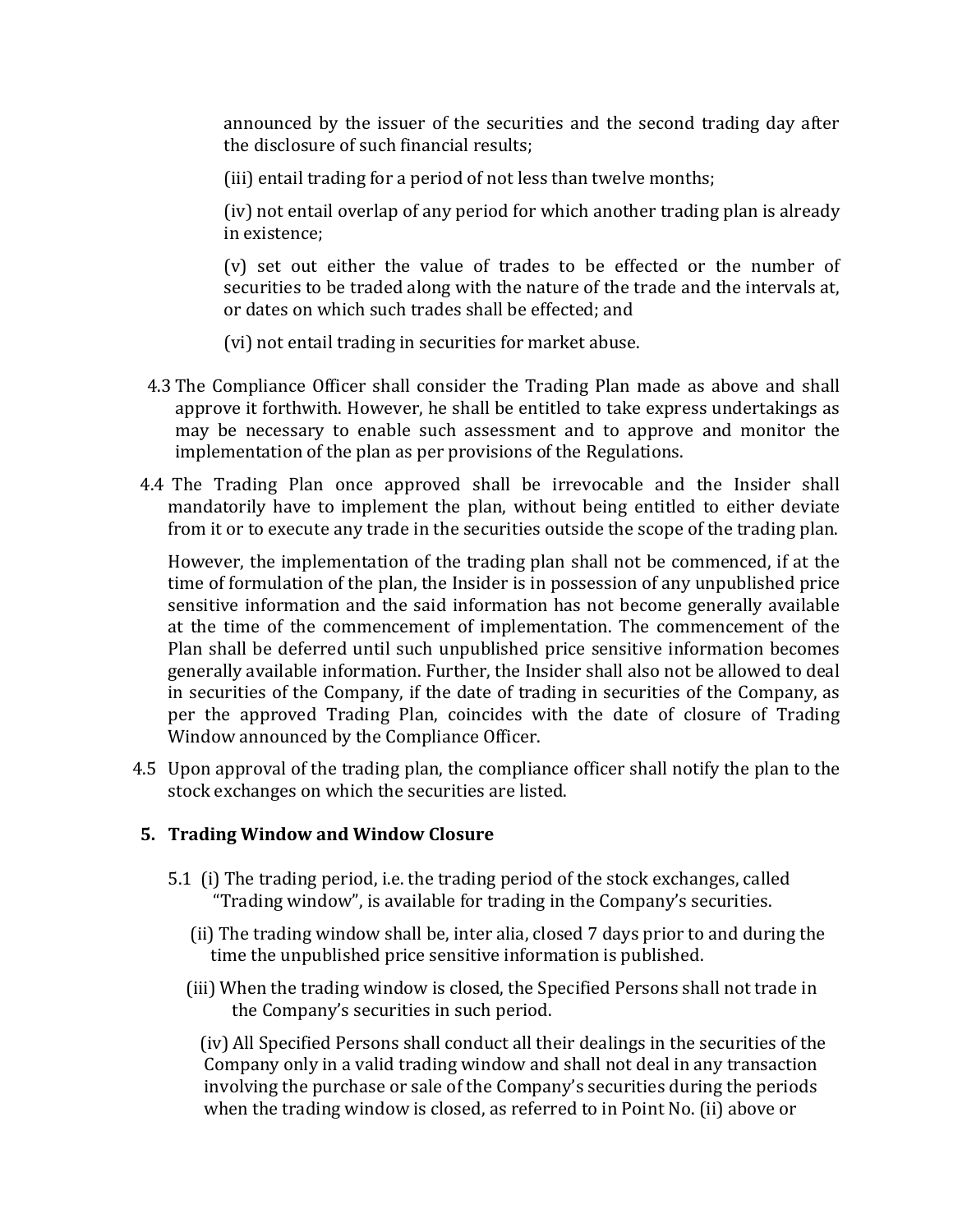during any other period as may be specified by the Company from time to time.

- 5.2 The Compliance Officer shall intimate the closure of trading window to all the designated employees of the Company when he determines that a designated person or class of designated persons can reasonably be expected to have possession of unpublished price sensitive information. Such closure shall be imposed in relation to such securities to which such unpublished price sensitive information relates.
- 5.3 The Compliance Officer after taking into account various factors including the unpublished price sensitive information in question becoming generally available and being capable of assimilation by the market, shall decide the timing for re-opening of the trading window, however in any event it shall not be earlier than forty-eight hours after the information becomes generally available.
- 5.4 The trading window shall also be applicable to any person having contractual or fiduciary relation with the Company, such as auditors, accountancy firms, law firms analysts, consultants etc., assisting or advising the Company.

#### **6. Pre-clearance of trades**

6.1 When the Trading Window is open trading by designated persons shall be subject to Pre-clearance by the Compliance Officer, if the value of the proposed trades is above such thresholds as the Board of Directors may stipulate. However, no designated person shall be entitled to apply for pre-clearance of any proposed trade if such designated person is in possession of un published price sensitive information even if the trading window is not closed and hence he shall not be allowed to trade.

"Provided that pre-clearance of trades shall not be required for a trade executed as per an approved trading plan. Provided further that trading window norms and restrictions on contra trade shall not be applicable for trades carried out in accordance with an approved trading plan."

The pre-dealing procedure shall be hereunder:

(i) An application may be made in the prescribed Form (Annexure 1) to the Compliance officer indicating the estimated number of securities that the Specified Employee, Designated persons and their immediate relatives intends to deal in, the details as to the depository with which he has a security account, the details as to the securities in such depository mode and such other details as may be required by any rule made by the company in this behalf.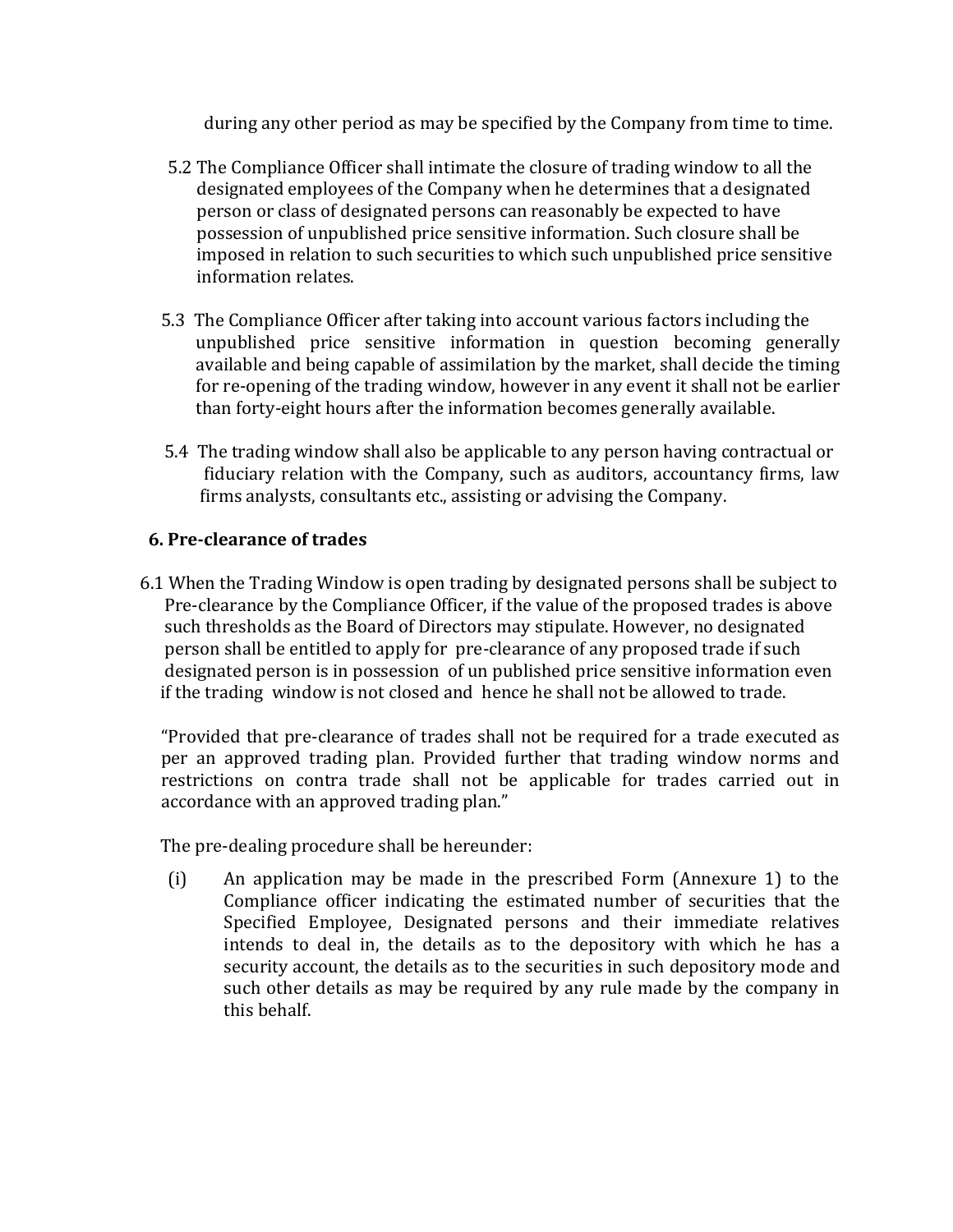- (ii) An undertaking (Annexure 2) shall be executed in favour of the Company by such Specified Employee, Designated persons and their immediate relatives incorporating, *inter alia,* the following clauses, as may be applicable:
	- (a) That the employee/director/officer does not have any access or has not received "Price Sensitive Information" up to the time of signing the undertaking.
	- (b) That in case the Specified Employee, Designated persons and their immediate relatives has access to or receives "Price Sensitive Information" after the signing of the undertaking but before the execution of the transaction he/she shall inform the Compliance Officer of the change in his position and that he/she would completely refrain from dealing in the securities of the Company till the time such information becomes public.
	- (c) That he/she has not contravened the code of conduct for prevention of insider trading as notified by the Company from time to time.
	- (d) That he/she has made a full and true disclosure in the matter.

(iii) All Specified Persons, Designated persons and their immediate relatives shall execute their order in respect of securities of the Company within seven trading day after the approval of pre-clearance is given. The Specified Person shall file within 2 (two) days of the execution of the deal, the details of such deal with the Compliance Officer in the prescribed form. In case the transaction is not undertaken, a report to that effect shall be filed. (Annexure 4).

- (iv) If the order is not executed within seven trading days after the approval is given, the Specified Persons must pre-clear the transaction again.
- (v) All Specified Persons, Designated persons and their immediate relatives who buy or sell any number of shares of the Company shall not enter into an opposite transaction i.e. sell or buy any number of shares during the next six months following the prior transaction. All Specified Persons shall also not take positions in derivative transactions in the shares of the Company at any time. In case of any contra trade be executed, inadvertently or otherwise, in violation of such a restriction, the profits from such trade shall be liable to be disgorged for remittance to the Securities and Exchange Board of India (SEBI) for credit to the Investor Protection and Education Fund administered by SEBI under the Act.

In case of subscription in the primary market (initial public offers), the above mentioned entities shall hold their investments for a minimum period of 30 days. The holding period would commence when the securities are actually allotted.

(vi) The Compliance Officer may waive off the holding period in case of sale of securities in personal emergency after recording reasons for the same. However, no such sale will be permitted when the Trading window is closed.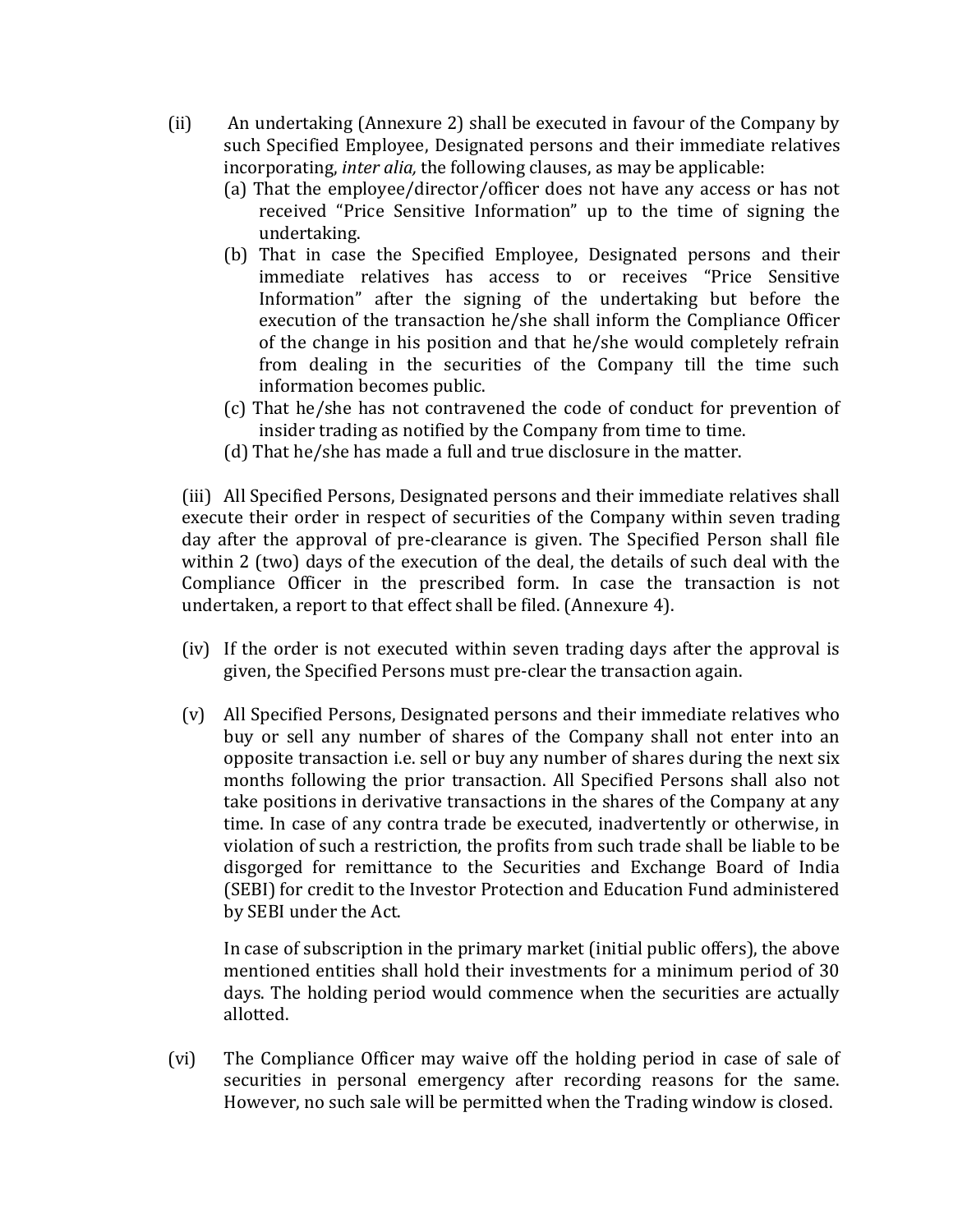#### **7. Other Restrictions**

- 7.1 The disclosures to be made by any person under this Code shall include those relating to trading by such person's immediate relatives, and by any other person for whom such person takes trading decisions.
- 7.2 The disclosures of trading in securities shall also include trading in derivatives of securities and the traded value of the derivatives shall be taken into account for purposes of this Code.
- 7.3 The disclosures made under this Code shall be maintained for a period of five years.

#### **8. Reporting Requirements for transactions in securities**

#### **Initial Disclosure**

- 8.1 Every promoter, key managerial personnel and director of every company whose securities are listed on any recognised stock exchange shall disclose his holding of securities of the company as on the date of these regulations taking effect, to the company within thirty days of these regulations taking effect in the prescribed Form
- 8.2 Every person on appointment as a key managerial personnel or a director of the Company or upon becoming a promoter shall disclose his holding of securities of the Company as on the date of appointment or becoming a promoter, to the Company within seven days of such appointment or becoming a promoter.

#### **Continual Disclosure**

8.3 Every promoter, designated person and director of the Company shall disclose to the Company the number of such securities acquired or disposed of within two trading days of such transaction if the value of the securities traded, whether in one transaction or a series of transactions over any calendar quarter, aggregates to a traded value in excess of Rs. Ten lakhs.

The disclosure shall be made within 2 working days of:

- (a) the receipt of intimation of allotment of shares, or
- (b) the acquisition or sale of shares or voting rights, as the case may be.

#### **9. Disclosure by the Company to the Stock Exchange(s)**

- 9.1 Within Two trading days of the receipt of intimation under Clause 8.3, the Compliance Officer shall disclose to all Stock Exchanges on which the Company is listed, the information received.
- 9.2 The Compliance officer shall maintain records of all the declarations in the appropriate form given by the directors / officers / designated employees for a minimum period of five years.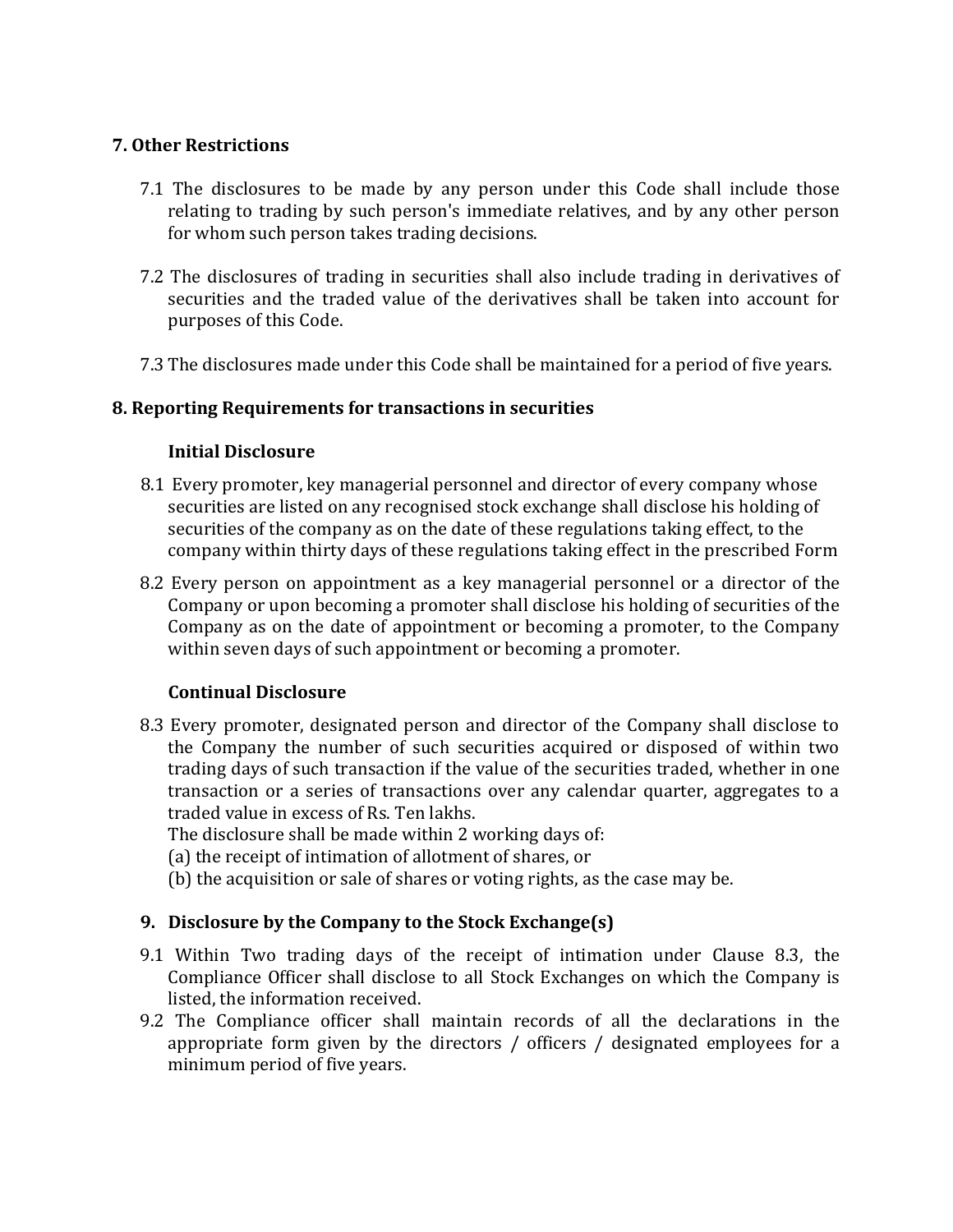#### **10.Penalty for contravention of the code of conduct**

- 10.1 Every Specified Person shall be individually responsible for complying with the provisions of the Code (including to the extent the provisions hereof are applicable to his/her dependents).
- 10.2 Any Specified Person who trades in securities or communicates any information for trading in securities, in contravention of this Code appropriate action may be taken by the Company as per the regulations.
- 10.3 Specified Persons who violate the Code shall also be subject to disciplinary action by the Company, which may include wage freeze, suspension, ineligibility for future participation in employee stock option plans, etc.
- 10.4 The action by the Company shall not preclude SEBI from taking any action in case of violation of SEBI (Prohibition of Insider Trading) Regulations, 2015.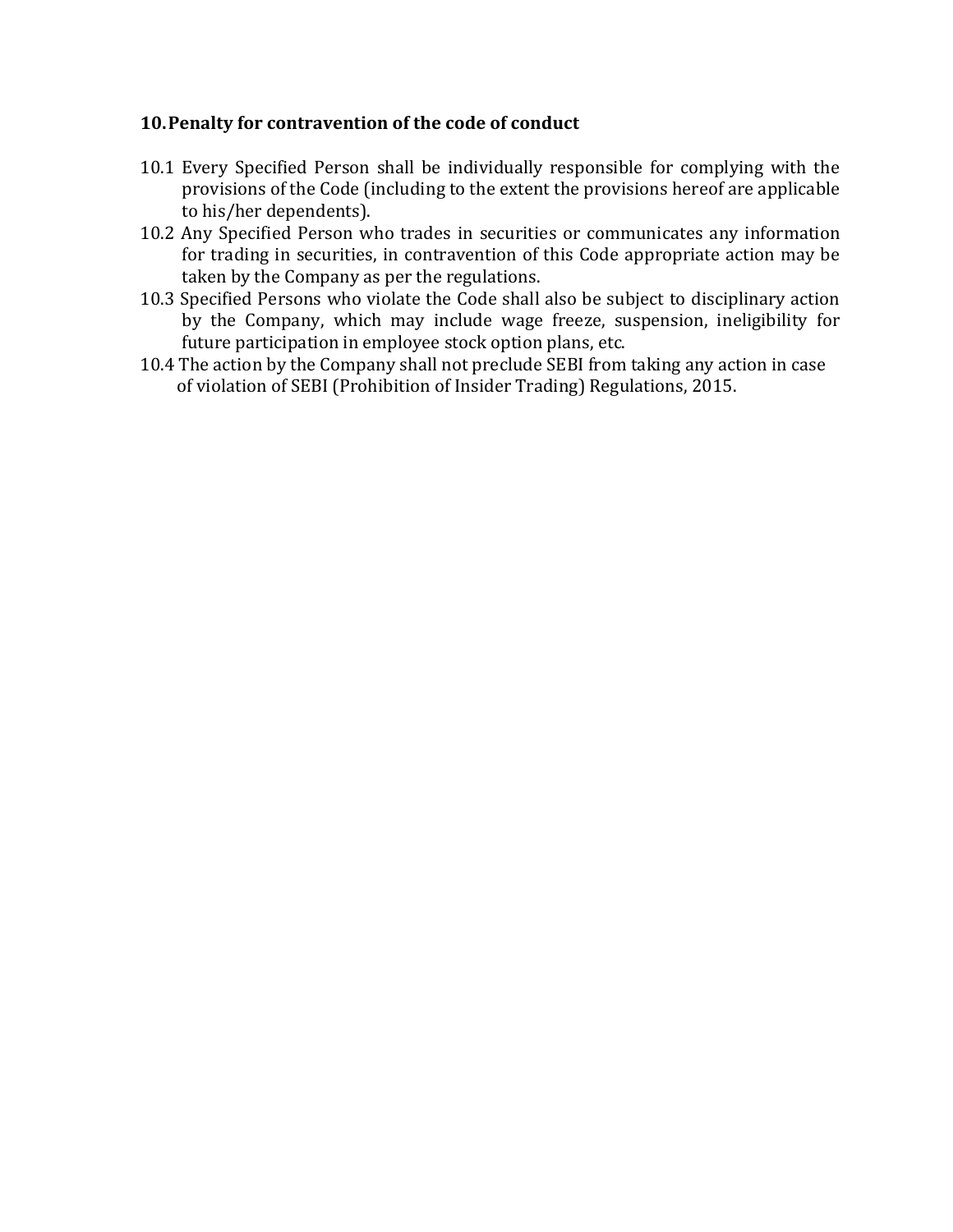#### **ANNEXURE 1 SPECIMEN OF APPLICATION FOR PRE-DEALING APPROVAL**

Date:

To,

The Compliance Officer, **Cosco (India) Limited**, **New Delhi**

Dear Sir/Madam,

#### **Application for Pre-dealing approval in securities of the Company**

Pursuant to the SEBI (prohibition of Insider Trading) Regulations, 2015 and the Company's **Code of Conduct for Prevention of Insider Trading**, I seek approval to purchase / sale / subscription of equity shares of the Company as per details given below:

| 1.  | Name of the applicant                                                                 |                                                                                        |
|-----|---------------------------------------------------------------------------------------|----------------------------------------------------------------------------------------|
| 2.  | Designation                                                                           |                                                                                        |
| 3.  | Number of securities held as on date                                                  |                                                                                        |
| 4.  | Folio No. / DP ID / Client ID No.)                                                    |                                                                                        |
| 5.  | The proposal is for                                                                   | (a) Purchase of securities<br>(b) Subscription to securities<br>(c) Sale of securities |
| 6.  | Proposed date of dealing in securities                                                |                                                                                        |
| 7.  | Estimated number of securities proposed to be<br>acquired/subscribed/sold             |                                                                                        |
| 8.  | Price at which the transaction is proposed                                            |                                                                                        |
| 9.  | Current market price (as on date of application)                                      |                                                                                        |
| 10. | Whether the proposed transaction will be through stock<br>exchange or off-market deal |                                                                                        |
| 11. | Folio No. / DP ID / Client ID No. where the securities will be<br>credited / debited  |                                                                                        |

I enclose herewith the form of Undertaking signed by me.

Yours faithfully, (Signature)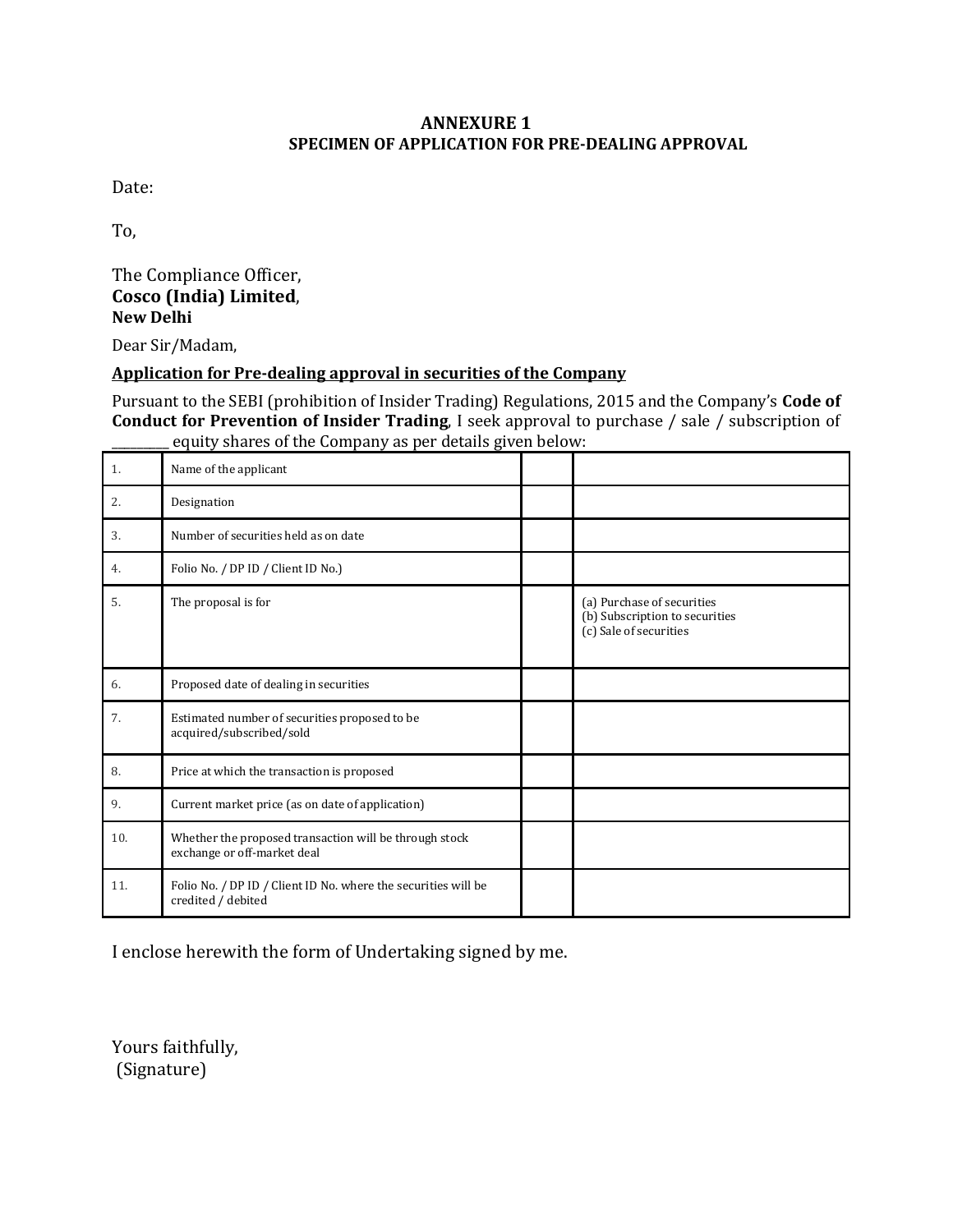#### **ANNEXURE 2 FORMAT OF UNDERTAKING TO BE ACCOMPANIED WITH THE APPLICATION FOR PRE-CLEARANCE**

#### **UNDERTAKING**

To, The Compliance Officer, **Cosco (India) Limited**, Delhi

I, \_\_\_\_\_\_\_\_\_\_\_\_\_\_\_\_\_\_\_\_\_\_\_\_\_\_\_\_\_\_\_\_, \_\_\_\_\_\_\_\_\_\_\_\_\_\_\_\_\_\_\_\_\_\_\_\_\_ of the Company residing at \_\_\_\_\_\_\_\_\_\_\_\_\_\_\_\_\_\_\_\_\_\_\_\_\_\_\_\_\_\_\_\_\_\_\_\_\_\_\_\_\_\_\_\_\_\_, am desirous of dealing in \_\_\_\_\_\_\_\_\_\_\_\_ \* shares of the Company as mentioned in my application dated \_\_\_\_\_\_\_\_\_\_\_ for pre-clearance of the transaction.

I further declare that I am not in possession of or otherwise access to any unpublished Price Sensitive Information (as defined in the Company's Code of Conduct for prevention of Insider Trading (the Code) up to the time of signing this Undertaking.

In the event that I have access to or received any information that could be construed as "Price Sensitive Information" as defined in the Code, after the signing of this undertaking but before executing the transaction for which approval is sought, I shall inform the Compliance Officer of the same and shall completely refrain from dealing in the securities of the Company until such information becomes public.

I declare that I have not contravened the provisions of the Code as notified by the Company from time to time.

I undertake to submit the necessary report within two days of execution of the transaction / a 'Nil' report if the transaction is not undertaken.

If approval is granted, I shall execute the deal within 7 days of the receipt of approval failing which I shall seek pre-clearance.

I declare that I have made full and true disclosure in the matter.

Date :

(Signature)

Place: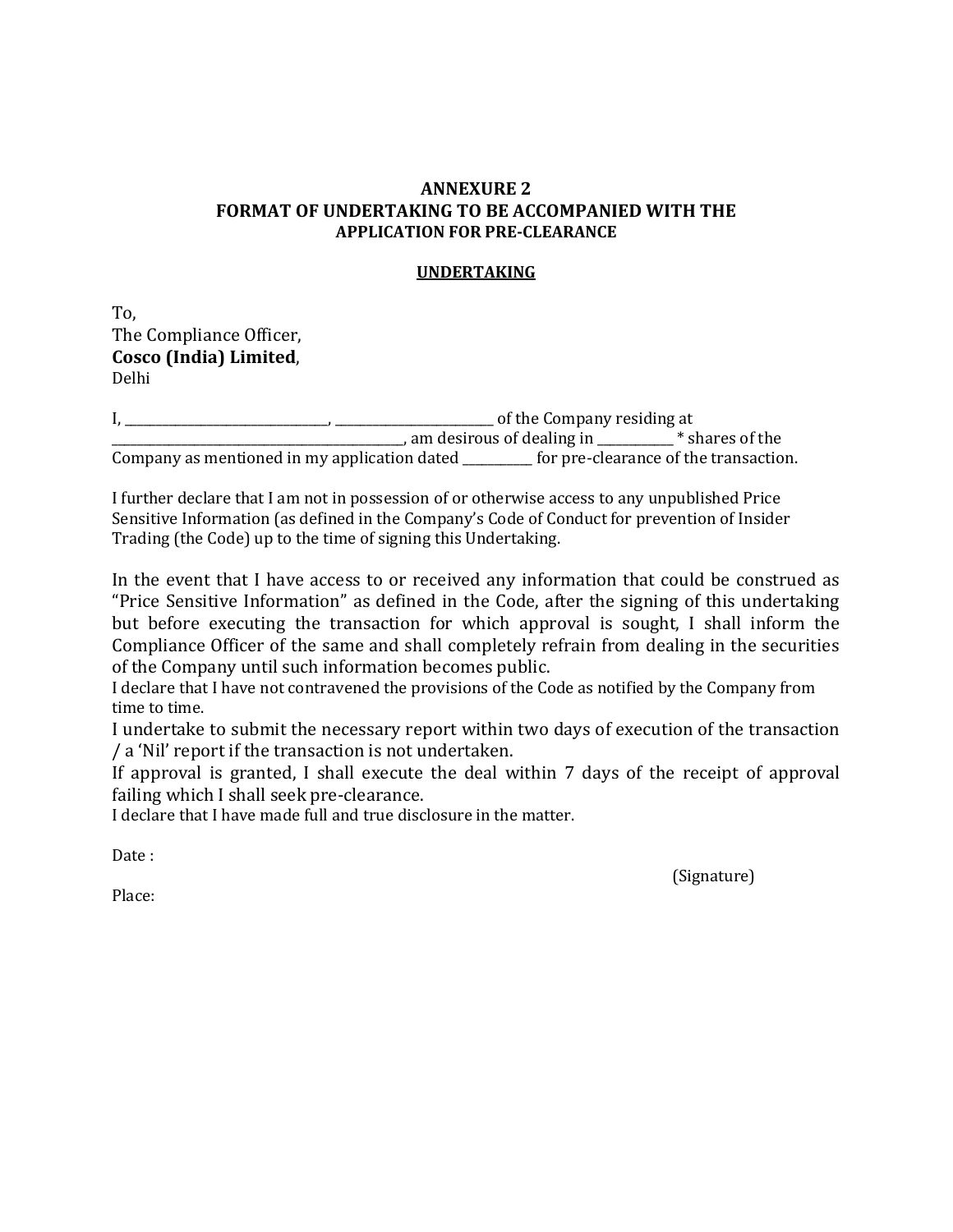#### **ANNEXURE 3**

#### **FORMAT FOR PRE- CLEARANCE ORDER**

To,

Name : Designation : Place :

This is to inform you that your request for dealing in \_\_\_\_\_\_\_\_\_\_\_\_ (nos) shares of the Company as mentioned in your application dated \_\_\_\_\_\_\_\_\_\_\_\_is approved. Please note that the said transaction must be completed on or before \_\_\_\_\_\_\_\_\_ (date) that is within 7 days from today.

In case you do not execute the approved transaction /deal on or before the aforesaid date you would have to seek fresh pre-clearance before executing any transaction/deal in the securities of the Company. Further, you are required to file the details of the executed transactions in the attached format within 2 days from the date of transaction/deal. In case the transaction is not undertaken a 'Nil' report shall be necessary

> Yours faithfully, **FOR COSCO(INDIA) LIMITED**

Date:

Encl: Format for submission of details of transaction Compliance Officer